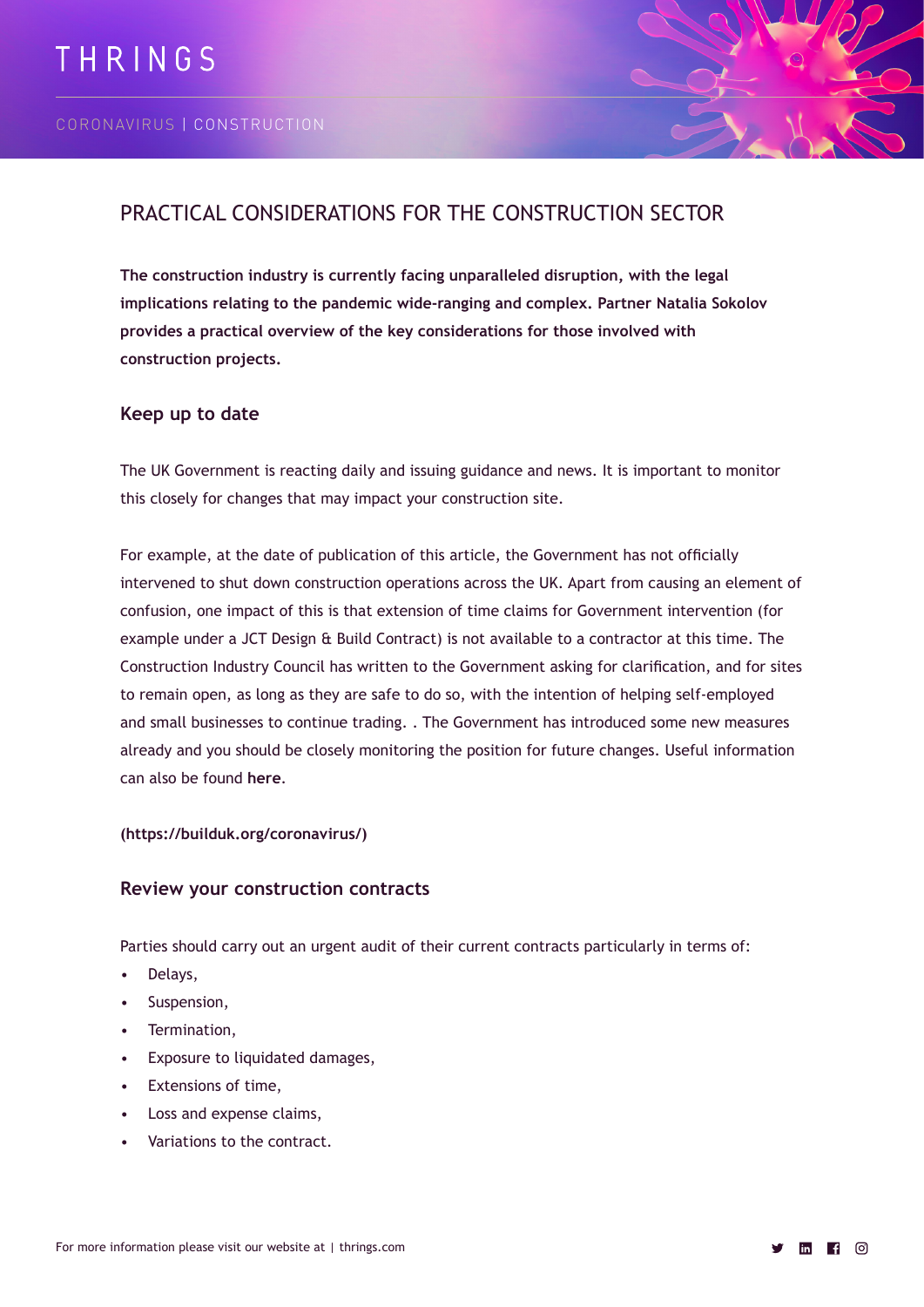# THRINGS

# CORONAVIRUS | CONSTRUCTION

Be alert to contractual interfaces linking these events to upstream contracts (such as leases, or sale contracts).

Note that prolonged periods of suspension may result in one or both parties being able to terminate the contract. Force majeure claims may be available, depending upon the timing of completion of the contract and whether a coronavirus outbreak was foreseeable at the time of contract execution.

It is also important to consider whether the contract has been frustrated (i.e. the circumstances have changed to such an extent that neither party can carry out its obligations).

Review the dispute resolution clauses and protect your business by serving the appropriate notices at the correct times.

Do not enter into future contracts without seeking legal advice. The ongoing risks are not known; there is therefore an argument for delaying entering into future contracts to balance risk and cash flow.

#### **Insurance**

It is important to make sure warranties and conditions within the policy are adhered to during this difficult time; a review with your insurers to check this would be highly beneficial. Check whether your policies cover a pandemic situation and where claims may be made to support your business. FCA guidance is found **[here](https://www.fca.org.uk/consumers/insurance-and-coronavirus)**.

(**https://www.fca.org.uk/consumers/insurance-and-coronavirus)**

#### **Project Impact Assessment**

Project managers should assess the cost and programme impact as well as the site-specific risks, the resilience of supply chains, possible supplier/materials alternatives and mobilisation timeframes. Collaboration is key, with the contractor, developer, sub-contractors and suppliers as well as landlords and landowners to balance risk reasonably. Working together is crucial for the construction industry to survive, as opposed to a claims mentality.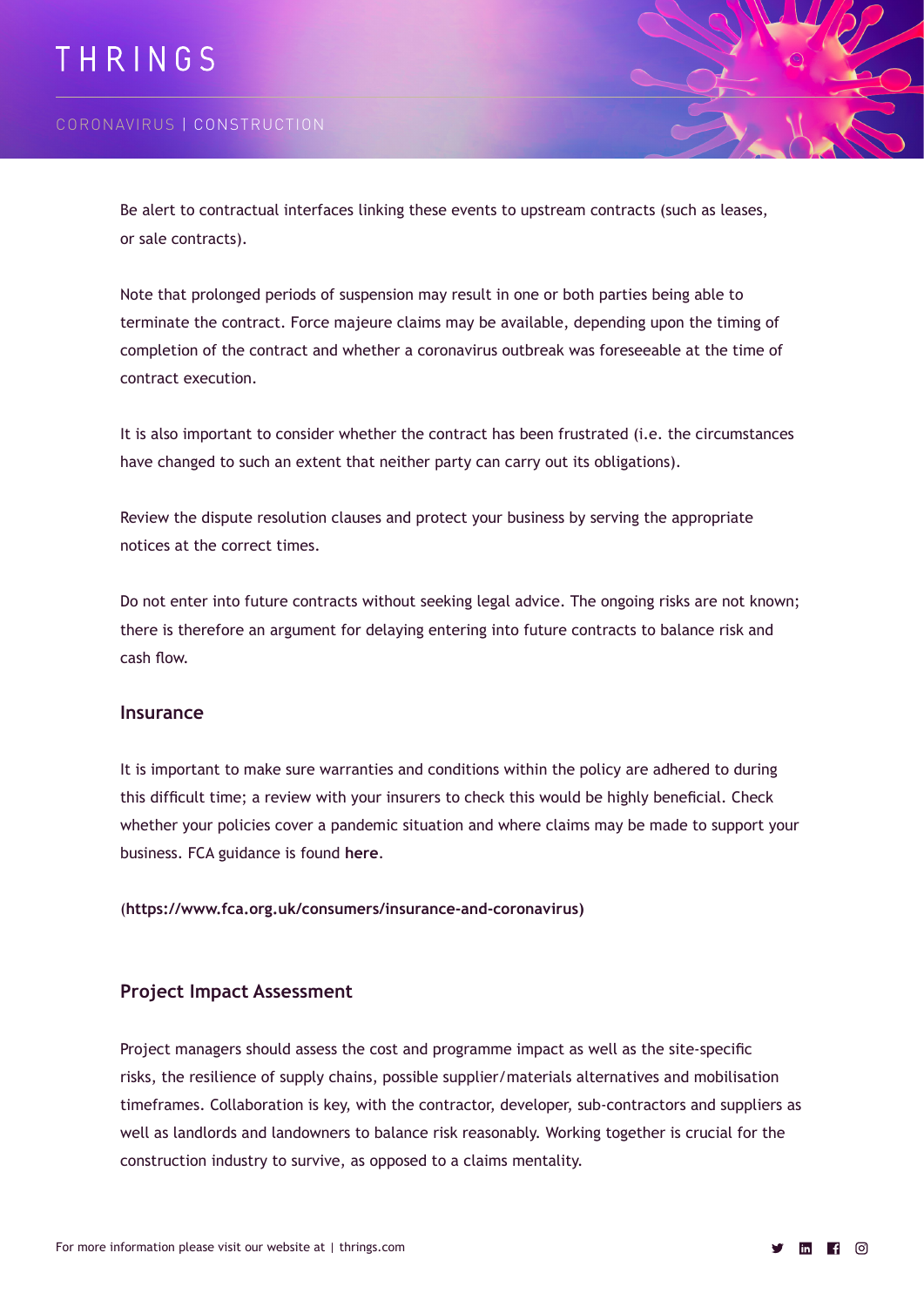

## **Health and Safety**

Whilst, at the time of writing, the Government has not officially shut down construction sites, its advice is that workers must maintain a two-metre distance from others (HSE Guidance is found **[here](https://www.hse.gov.uk/news/coronavirus.htm?utm_source=hse.gov.uk&utm_medium=refferal&utm_campaign=coronavirus&utm_content=home-page-banner)**). This means that many contractors and developers have chosen to shut down sites in the interests of health and safety. In this situation, the contract would not necessarily cover this expressly as a right to suspend; therefore, the parties should come to a commercial agreement and document it properly.

**(https://www.hse.gov.uk/news/coronavirus.htm?utm\_source=hse.gov.uk&utm\_ medium=refferal&utm\_campaign=coronavirus&utm\_content=home-page-banner)**

## **Project Finance**

Funders and stakeholders will want to review the position that any delay to the construction works will have in the developer's ability to service the debt. The Government has launched a support package for businesses including grants for employers, rate reliefs, a **[Coronavirus](https://www.gov.uk/government/publications/guidance-to-employers-and-businesses-about-covid-19/covid-19-support-for-businesses)  [Business Interruption Loan scheme](https://www.gov.uk/government/publications/guidance-to-employers-and-businesses-about-covid-19/covid-19-support-for-businesses)**, VAT deferrals and assistance for the self employed. Please note that IR35 tax changes have been deferred until April 2021. Our Restructuring and Insolvency team at Thrings may also be able to assist your business.

**(https://www.gov.uk/government/publications/guidance-to-employers-and-businesses-aboutcovid-19/covid-19-support-for-businesses)**

**Please note:** Nothing in this article constitutes legal advice and we are not liable for any reliance on the information provided. This is a rapidly changing subject, and whilst correct at the time of writing, circumstances may have changed since publication. Please refer to Gov.uk for up-to-date advice on the Government's response to this issue.